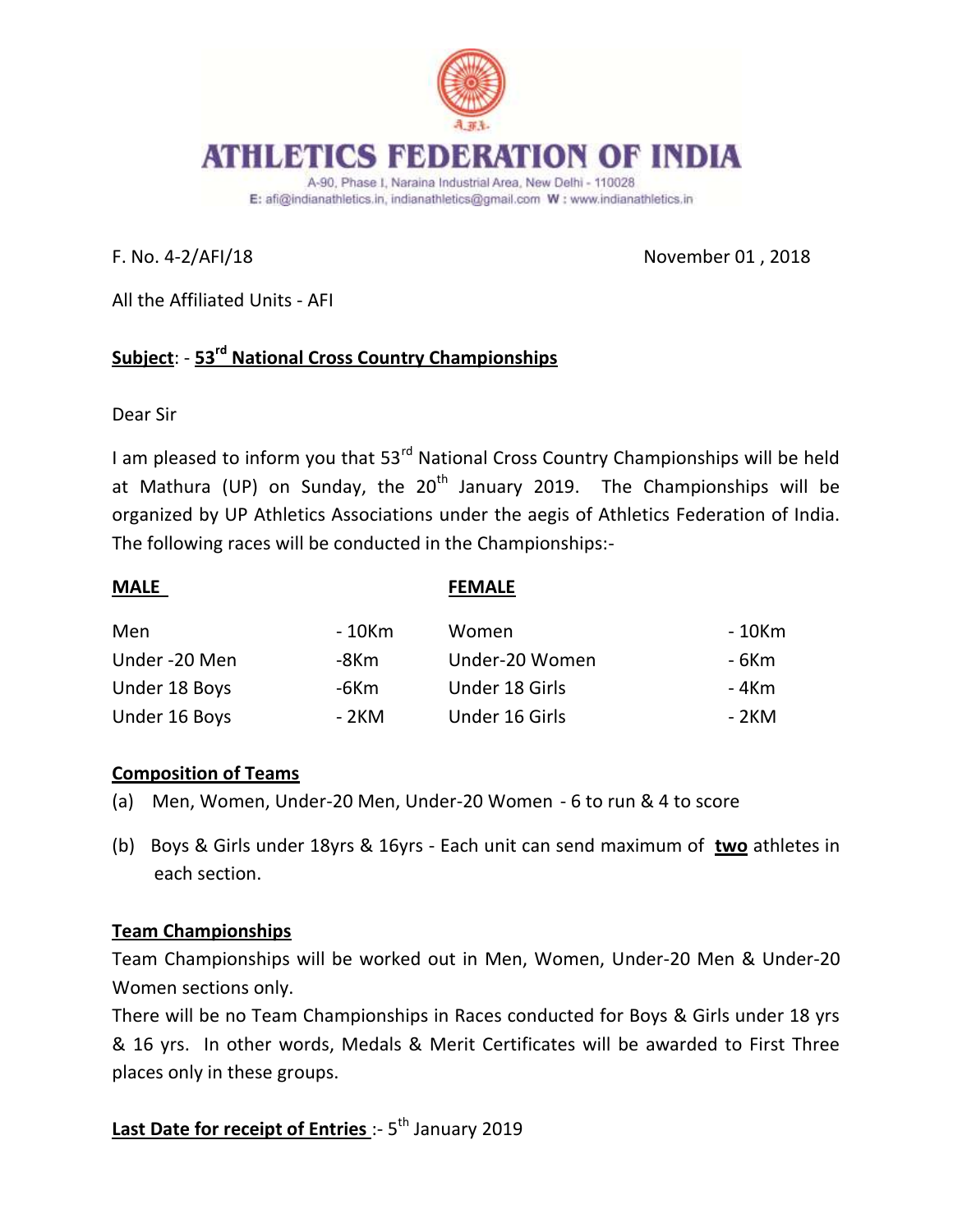## **Procedure for sending entries** :-

The entries have to be submitted **"ONLINE"** as per format, on AFI Website by the State Units/Departmental Sports Boards latest by  $5<sup>th</sup>$  January 2019. Entries sent by the mode other than "**ONLINE"** will not be accepted. In other words, no manual entry will be accepted.

# **Entry Fee**

The details of entry fee to be paid are as under :-

| Junior Athletes | - | Rs. $50/-$ per head |
|-----------------|---|---------------------|
| Senior Athletes | - | Rs. 250/- per head  |

## **Eligibility Criteria for Junior Athletes:**

- (a) Junior Athlete should be in his/her age group as on  $20<sup>th</sup>$  January 2019.
- (b) An athlete can participate in his/her age group only.

## **Age Brackets**

| Boys & Girls under 20 yrs | - Born between 21.01.1999 & 20.01.2001 |
|---------------------------|----------------------------------------|
| Boys & Girls under 18 yrs | - Born between 21.01.2001 & 20.01.2003 |
| Boys & Girls under 16 yrs | - Born between 21.01.2003 & 20.01.2005 |

# **Note:- Athletes below 14 years as on 20th January 2019 will not be eligible to participate.**

### **Age Verification**

Junior Athletes are required to bring with them original X Standard certificate from recognized Central/State Education Board. Athletes who have not passed X standard OR have not gone to the school at all, are required to bring original Birth Certificate from the concerned Government/Deptt. Municipal authorities. Athletes who are drop outs should bring original Birth Certificate and also certificate showing date of birth from the school he/she last attended.

Junior Athletes, who do not produce the proof of date of birth as mentioned above**, will not be allowed to participate.**

A team of doctors & members of AFI Age Verifications Committee will verify the age of junior athletes.

### **Flags**

Each team is required to bring its Flag and deposit with the organizers.